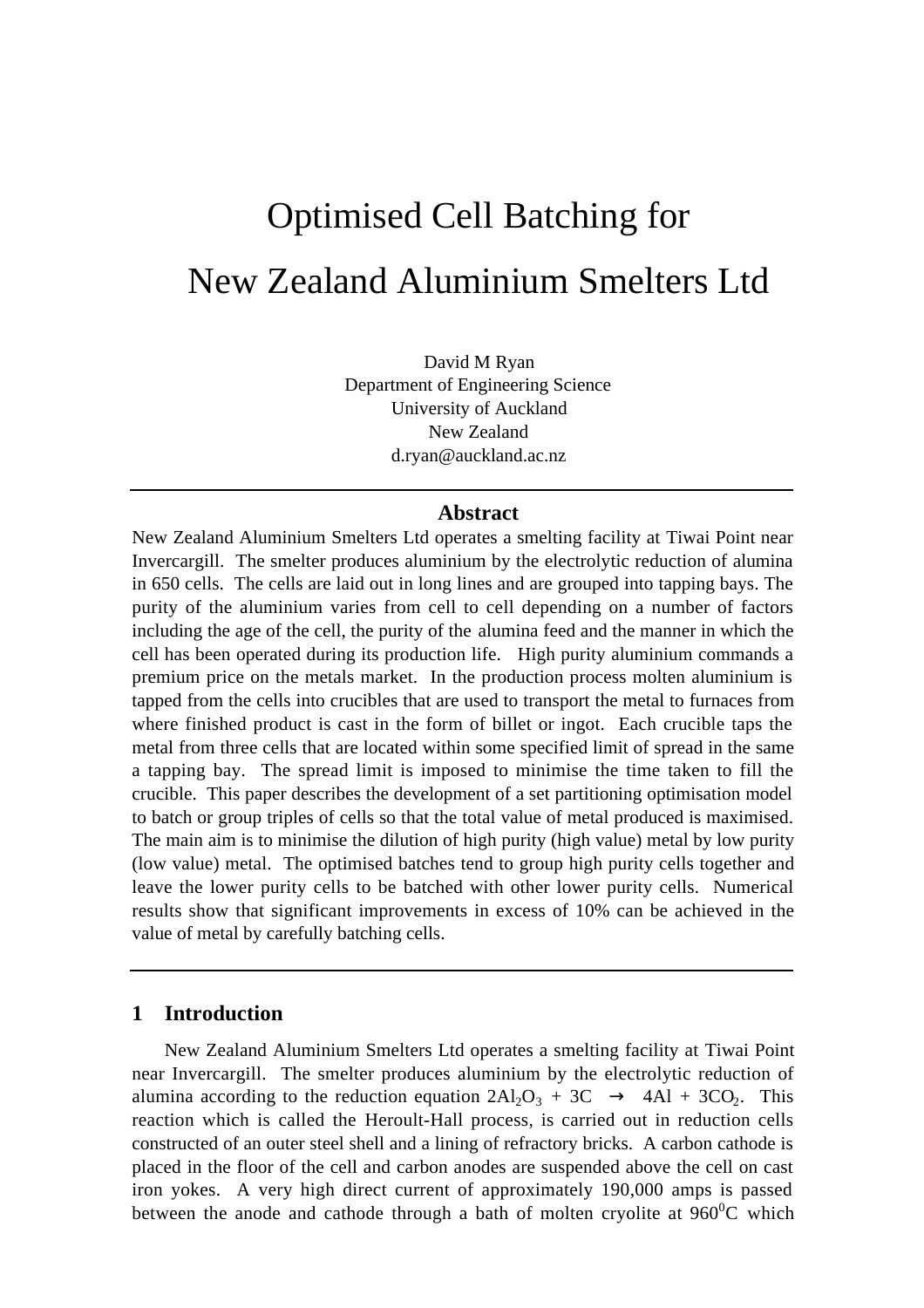provides the electrical conductivity. The alumina is feed into the cryolite bath at regular intervals from a hopper that is located above the cell. The carbon required in the reduction reaction is provided by the carbon anode blocks which gradually reduce in size over a period of approximately twenty-seven days. When a block becomes too small, it is replaced by a new block. As the aluminium is produced it sinks to the bottom of the cell. Each day approximately 1260kgs of molten aluminium are tapped from the cell into a crucible by a vacuum siphoning system. A crucible is a large steel bucket lined with refractory bricks. Each crucible can tap the aluminium from three cells.

The cells are laid out in four lines. Three of the lines are each approximately 600 metres long and consist of 204 cells grouped into four tapping bays each made up of 51 cells. The fourth line 300 metres long was installed more recently and is made up of 48 cells of a newer technology in one tapping bay. All the cells in a tapping bay are tapped once each day and produce seventeen (or sixteen in the case of line 4) crucibles. Each bay is tapped either during the day shift or during the night shift. Once each crucible is filled with aluminium from three cells (always from the same tapping bay), it is transported from the reduction lines to furnaces in the Metal Products Division from where it is cast into finished products in the form of ingot or billet.

The purity of the aluminium varies from cell to cell depending on a number of factors including the age of the cell, the purity of the alumina feed and the manner in which the cell has been operated during its production life. The purity of the aluminium declines gradually as contaminants in the form of iron, silicon, gallium and other chemicals increase until at some stage a decision is made to cease production in the cell. The cell is then taken off-line and rebuilt before being brought back into production some days later. Each cell is assayed regularly to determine the percentage of aluminium, iron, silicon, gallium and other chemicals. Because high purity aluminum commands a premium price on the metals market, it is important that aluminium tapped into a crucible from high purity cells is not contaminated by tapping from low purity cells into the same crucible.

This paper describes the development of a set partitioning optimisation model to batch or group triples of cells so that the total value of metal produced is maximised. The main aim is to minimise the dilution of high purity (high value) metal by low purity (low value) metal. The optimised batches tend to group high purity cells together and leave the lower purity cells to be batched with other lower purity cells. Numerical results show that significant improvements in excess of 10% can be achieved in the value of metal by carefully batching cells.

In Section 2 of this paper, we will describe an optimisation model for cell batching and discuss the formulation of a natural objective to measure the solution quality. In Section 3, we will discuss aspects of the solution process and in particular outline how integer solutions can be derived from continuous LP relaxation solutions. Some numerical results will be presented in Section 4 and in Section 5, we will briefly outline the relevance of the cell batching model in the context of a wider furnace scheduling problem which is the subject of on-going research and development.

# **2 An Optimisation Model for Cell Batching**

The cell batching optimisation can be formulated naturally as a set partitioning problem (SPP) which can be written as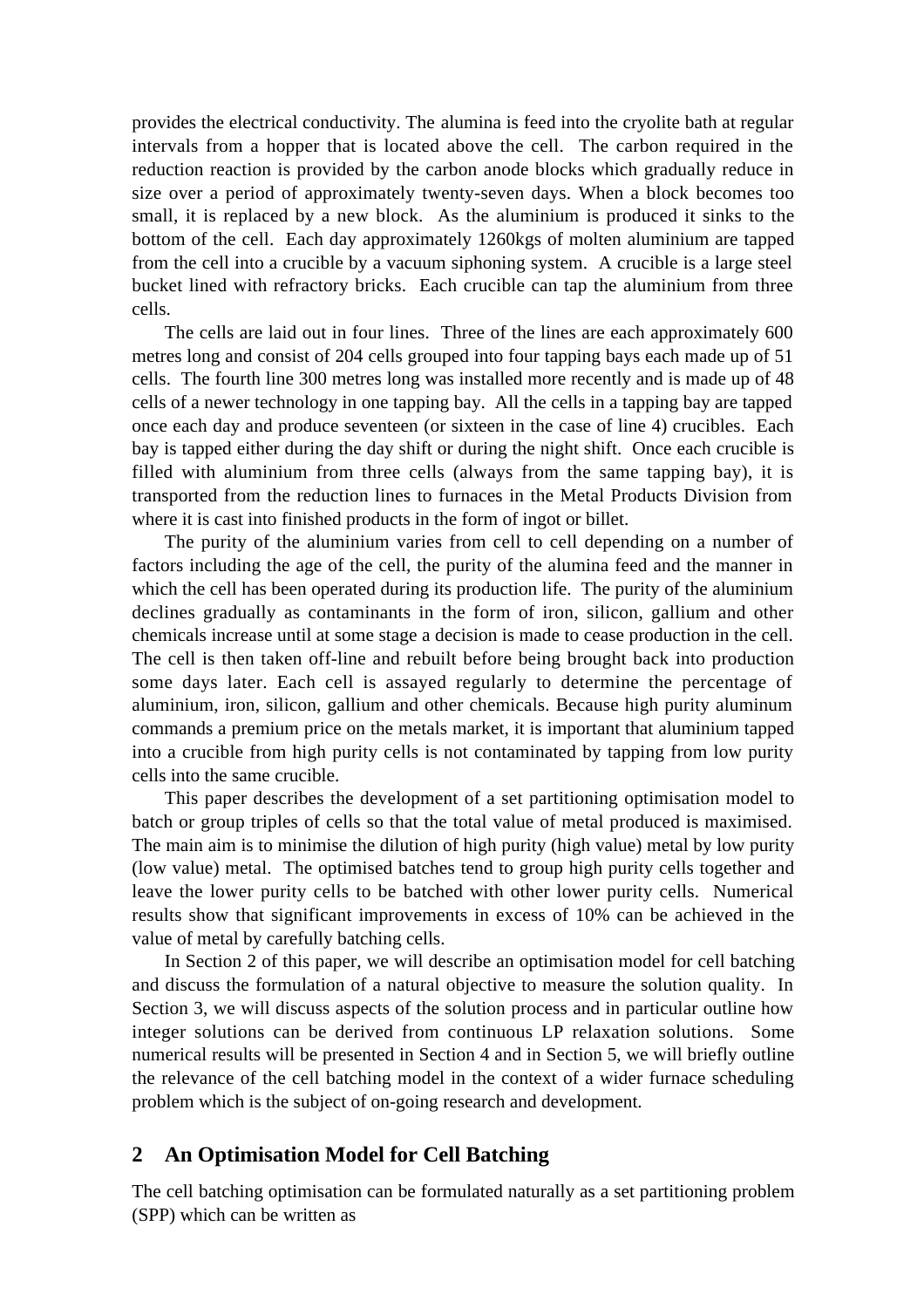minimise  $z = \mathbf{c}^T \mathbf{x}$ ,  $A\mathbf{x} = \mathbf{e}$ ,  $x_i = 0$  or 1

where A is a 0-1 matrix and  $e^T = (1,1,...,1)$ . Because cells in different tapping bays can never be tapped into the same crucible, the cell batching optimisation problem for each tapping bay can be considered independently of the other bays. For each tapping bay, the 51 constraints or rows of A correspond to cells in the tapping bay and ensure that each cell appears in exactly one batch or crucible. The columns of A represent all possible triples of cells (i.e. batches) which could be tapped into the same crucible. Each column then has exactly three nonzero unit values. For example, a batch made up of cells 1, 3 and 6 would be represented in the model by a column with zeros everywhere except for unit values in rows 1, 3 and 6. In general then the elements  $a_{ii}$ are defined as

> $a_{ij}$  = 1 if cell i is included in batch j and  $= 0$  otherwise.

In this basic unrestricted form of the model there are  ${}^{51}C_3$  or 20825 columns or variables which can be easily enumerated. A solution of this SPP will be made up of exactly seventeen variables at unit value (representing the chosen batches) and all other variables will have zero value.

#### **2.1 Spread Limitations on Cell Batches**

Because each tapping bay is approximately 150 metres long, it is not practical to tap cells that are far apart into the same crucible. The actual tapping process involves the use of a gantry crane to carry the crucible and the human operator walks along the line from cell to cell. To avoid requiring the operator to walk large distances to fill each crucible, the usual practice is to tap cells that are within some specified maximum distance apart on the line. This is referred to as the spread of the batch. Spread can be defined simply as the difference between the maximum and minimum cell number in the batch. So three adjacent cells have a minimal spread of two. A batch made up of cells 1, 3 and 6 would have a spread of 5. In the enumeration of the columns or batches in the SPP model, the spread for each batch can be calculated. If the spread exceeds a specified limit, the batch can be rejected and not included in the model. Alternatively, the batch could be included in the model but marked as having a spread exceeding the maximum spread. During the optimisation process, these batches would be ignored unless the maximum spread was increased sufficiently. Such an increase could easily be included in a post-optimal investigation. In Section 3 we comment further on such investigations.

Batches exceeding the maximum spread can also be considered in a more useful manner. By adding an additional generalised SPP constraint to the basic SPP model, we could permit a limited number of batches with excessive spread to be included in the solution. This reflects the management view that a small number of batches (e.g. one or two of the seventeen batches) with excessive spread can be tapped provided they generate a sufficiently improved optimal solution when compared to the optimal solution using only batches that are within the maximum spread limit. Typical spread limits might be a maximum spread of 5 but up to two batches with a maximum spread of 10. In the enumeration of columns in the SPP model, all batches with a spread up to 10 would be generated but all those batches with spread between 6 and 10 would contribute to the additional constraint with a right-hand-side of 2. These spread restrictions which are included either implicitly (i.e. no spread exceeding 10) or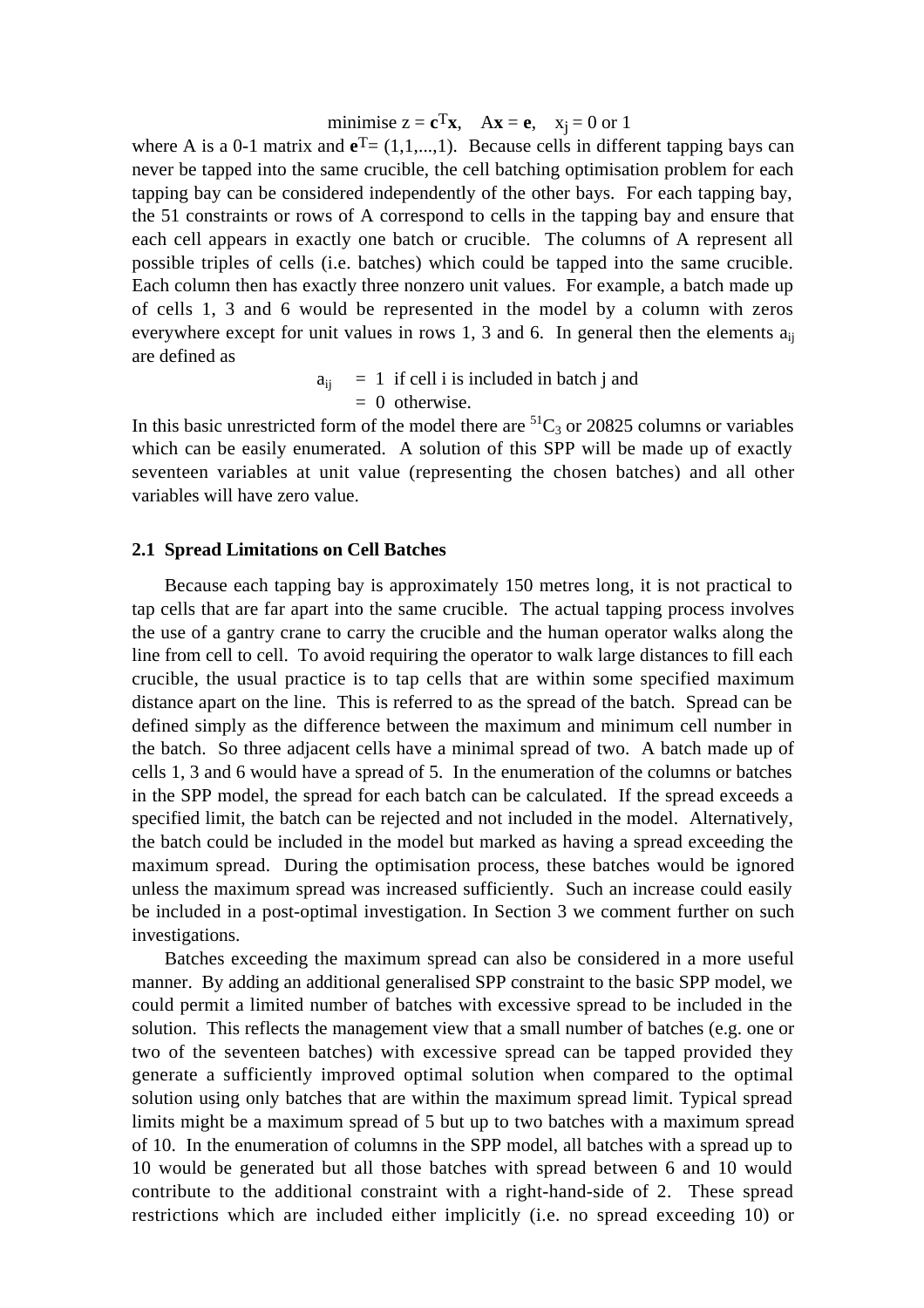explicitly (i.e. limited spread exceeding 6) significantly reduce the total number of variables in the SPP to something less than about 3000.

#### **2.2 Alloy Codes and a Cell Batching Objective Function**

A natural objective for the cell batching optimisation can be based on some estimate of the market value of the aluminium. This will obviously reflect the purity of each batch. Batch purity can be calculated as a simple weighted average of the known cell purities which make up the batch where the weights reflect the weight of metal tapped from each cell. Although in practice the actual cell tapping weights do vary a little, it is reasonable to assume before the tapping takes place that the tapping weights will be constant at 1260kgs for lines 1 to 3 and 1480kgs for line 4. Given constant tapping weights and the cell assay values for aluminium, iron, silicon and gallium, the batch values are calculated as simple averages.

Table 1 defines eighteen aluminium alloy codes with their corresponding minimum aluminium percentage and maximum percentages for silicon, iron and gallium and an estimate of the corresponding alloy premium value. Generally speaking as the aluminium percentage increases (with corresponding decreases in the silicon, iron and gallium percentages) the alloy premium value increases rapidly. While this Table refers more particularly to finished product values cast in the particular alloy codes, we can classify the batch purity using the alloy specifications and then use the premium value as an objective coefficient for the batch. The negative premium values for the first three alloy codes reflect the fact that these grades of aluminium usually require purification by mixing with a higher grade metal and thus result in an actual loss of premium.

| Code          | Min Al% | Max Si% | Max Fe% | Max Ga% | Premium  |
|---------------|---------|---------|---------|---------|----------|
| AA????        | 0.000   | 1.000   | 1.000   | 1.000   | $-50.00$ |
| AA150         | 99.500  | 0.100   | 0.300   | 0.100   | $-40.00$ |
| AA160         | 99.600  | 0.100   | 0.300   | 0.100   | $-25.00$ |
| AA1709        | 99.700  | 0.100   | 0.200   | 0.100   | 0.00     |
| <b>AA601E</b> | 99.700  | 0.100   | 0.080   | 0.100   | 40.00    |
| AA601G        | 99.700  | 0.100   | 0.080   | 0.100   | 40.00    |
| AA185G        | 99.850  | 0.054   | 0.094   | 0.014   | 15.00    |
| <b>AA190A</b> | 99.900  | 0.054   | 0.074   | 0.014   | 45.00    |
| AA190B        | 99.900  | 0.050   | 0.050   | 0.014   | 50.00    |
| AA190C        | 99.900  | 0.035   | 0.037   | 0.012   | 110.00   |
| <b>AA190K</b> | 99.900  | 0.045   | 0.055   | 0.034   | 100.00   |
| <b>AA191P</b> | 99.910  | 0.030   | 0.045   | 0.010   | 120.00   |
| AA191B        | 99.910  | 0.030   | 0.027   | 0.012   | 139.00   |
| AA192A        | 99.920  | 0.030   | 0.040   | 0.012   | 140.00   |
| AA194A        | 99.940  | 0.020   | 0.040   | 0.007   | 150.00   |
| AA194B        | 99.940  | 0.034   | 0.034   | 0.010   | 180.00   |
| AA194C        | 99.940  | 0.022   | 0.027   | 0.009   | 200.00   |
| AA196A        | 99.960  | 0.020   | 0.015   | 0.010   | 260.00   |

Table 1. Alloy Code Specifications and Premiums.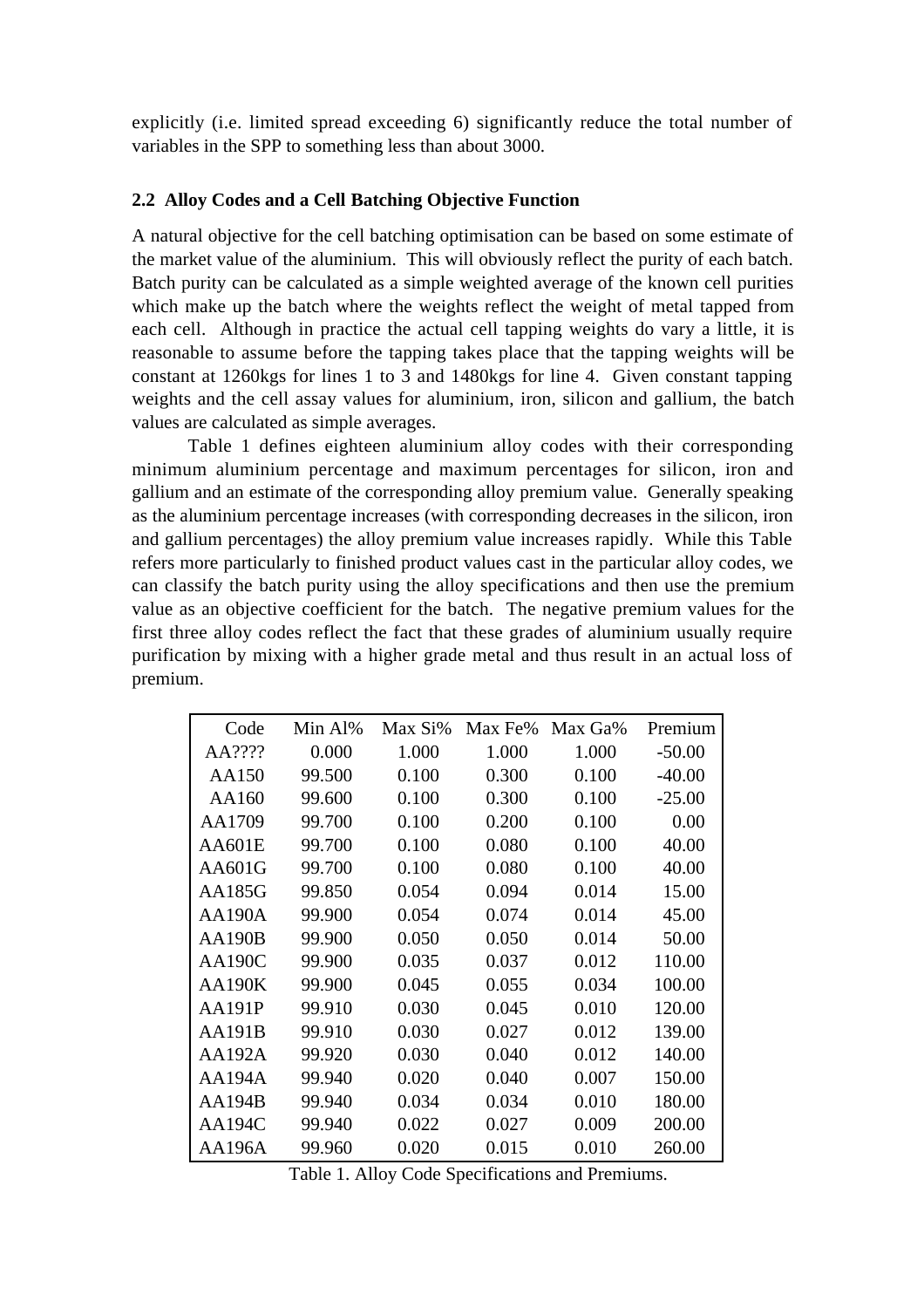## **2.3 Off-line Cells**

When cells are taken off-line to be rebuilt, they will not be tapped. This implies that one or more of the seventeen batches from the tapping bay will include fewer than three cells. It is important that the optimised solution determine which batches should be composed of fewer cells. One approach would be to generate all possible batches involving one and two cells and include them in the SPP model when the tapping bay has off-line cells. This results in a very large increase in the number of variables and causes further computational problems during the solution process. A much more attractive approach is to simply treat off-line cells as having a zero tapping weight. The off-line cells are then permitted to appear anywhere in the cell order during the enumeration of batches. In other words, the off-line cell can appear in any triple of cells without affecting either the spread calculation or the batch chemical composition. For example, if cell 50 is off-line, then a batch made up of cells 1, 2 and 50 would have a spread of 1 and the chemical composition would be determined entirely by cells 1 and 2. If this batch were included in the optimal solution, it would be interpreted as a batch involving just cells 1 and 2. However the SPP constraint for cell 50 would have been satisfied by this variable. The advantage of this approach is that all batches remain triples of cells including all triples involving off-line cells and the SPP model (at least for lines 1 to 3) is always made up with 51 cell constraints.

# **3 The Solution Process**

The SPP model is solved by first solving the LP relaxation problem in which the integer restrictions are relaxed. The LP solution is trivial. With little extra effort it is possible to report on a sequence of LP solutions which gradually include variables with wider and wider spreads. During this initial optimisation phase, batches with spreads exceeding the maximum permitted spread are ignored or equivalently, the right-handside for the additional constraint described in Section 2.1 is set to zero thus preventing batches with excessive spread from contributing to the solution.

## **3.1 Handling Excessive Spread Batches**

It is also simple to quantify the benefits of permitting a small number of batches with spreads exceeding the specified maximum spread as discussed in Section 2.1. After completing the initial LP solution, the right-hand-side for the additional constraint can be increased slowly to identify the potential benefits of using a limited number of batches with wider spread. All of these calculations are performed using the LP relaxation. While the LP solutions do exhibit some evidence of natural integer structure, most solutions involve fractional variables that must be forced to integer values using a branch and bound algorithm.

# **3.2 Constraint Branching in the Cell Batching Optimisation Model**

The natural constraint branch (see Ryan and Foster (1981)) for this SPP is defined by any pair of cells that are not always included together in batches in the fractional solution. It is easy to show using balanced matrix theory (see Ryan and Falkner (1988)) that such a pair of cells must always exist in any fractional solution. The binary constraint branch can then be imposed by requiring on the one-side of the branch that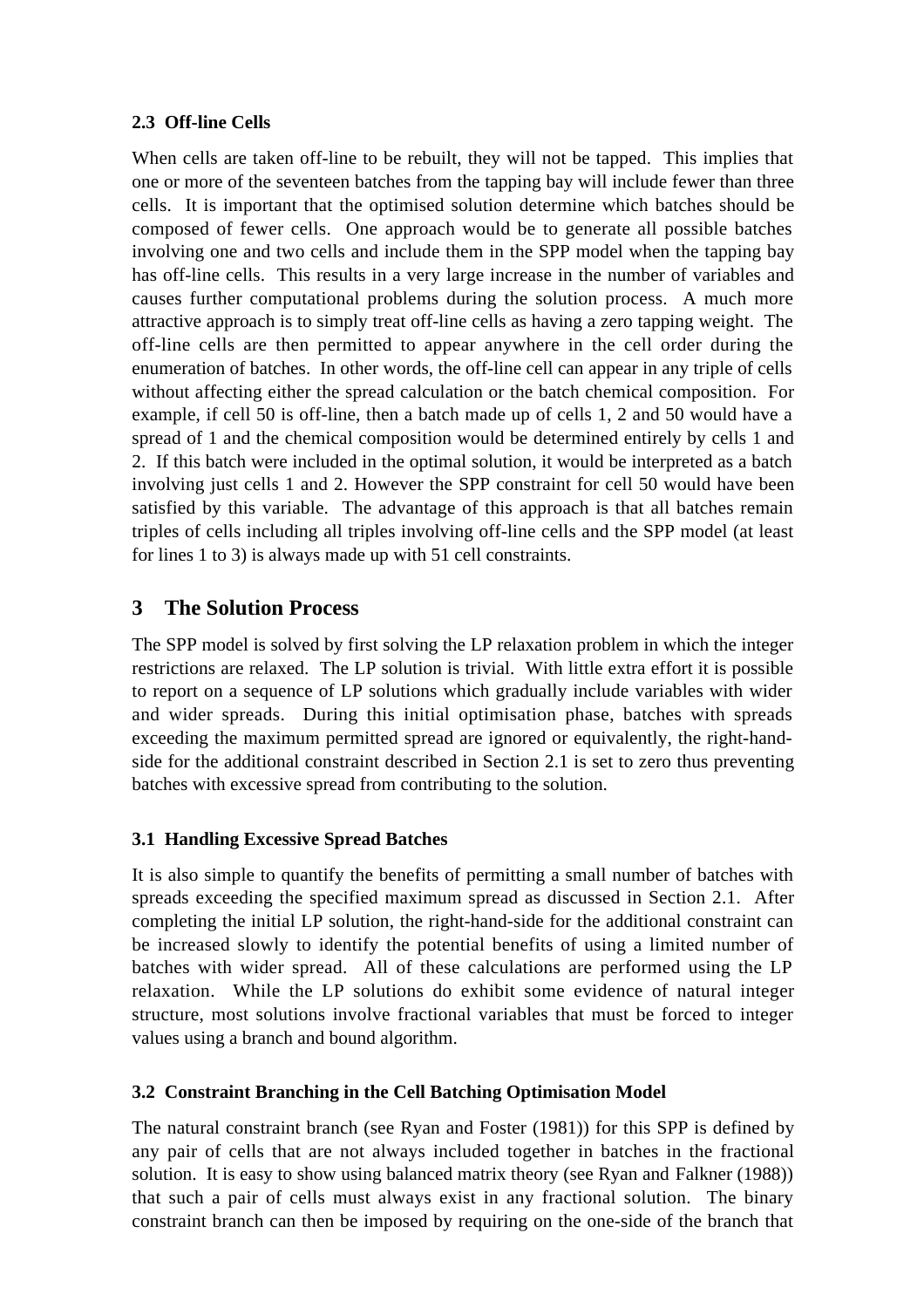the two cells always appear together in a batch and on the zero-side of the branch that the two cells always appear in different batches. The implementation of the branch involves removing sets of variables from the descendant LPs. On the one-side, batches in which the cells do not appear together are removed (effectively by setting their corresponding variable upper bounds to zero) and on the zero-side batches in which the cells appear together are removed.

While this constraint branching strategy is particularly effective, it is true that after imposing a sequence of constraint branches, the LP can become infeasible because a cell becomes isolated from its neighbours in such a way that no feasible set of batches can include the cell. When this happens it usually results in a long sequence of fathoming infeasible nodes and the branch and bound process can take a long time to find a feasible integer solution. For this reason we have implemented a heuristic integer allocation process at each node in the branch and bound tree in order to find integer solutions more quickly.

#### **3.2 Integer Allocation Heuristics**

Because of the special structure of the underlying SPP model in this application, it is easy to create infeasible LPs at nodes in the branch and bound tree. To avoid the computational problems that this causes, we have implemented an integer allocation process which is applied at each fractional node in the branch and bound tree including the root node. The process is heuristic in that it attempts to force an integer solution from the fractional solution by making a sequence of greedy decisions. First, all variables (batches) at value one in the fractional solution are fixed at that value. We then find the first cell which is not yet included in a batch and search amongst all variables (including those which are nonbasic) for the least cost batch including that cell and two other cells which are also yet to be covered. If no such variable can be found, the search is abandoned and the integer allocation fails. The allocation process can be applied using any order of the cells. In our implementation we apply the allocation process considering the cells in increasing and also in decreasing order.

The process is remarkably effective in that it often produces integer solutions with objective values very close to the LP upper bound value. Such an integer solution often becomes the best bound that fathoms the remaining live nodes in the branch and bound tree and the solution process terminates.

## **4 Some Numerical Results**

We report here some results that illustrate the performance of the cell batching optimisation and compare the results with a so-called default order solution. The default order solutions are based on batching cells in the natural sequence such as  $(1,2,3)$ ,  $(4,5,6)$ ,  $(7,8,9)$  etc. The default order solutions actually form the basis of the manual solution method in which obvious poor value batches are modified locally by changing the allocations of cells to nearby batches to improve the solution. The following Tables include cost values based on the alloy code premium for each batch. It can be seen that in tapping bay 2AW, the optimised solution produces 6 batches with premium value of 40.0 (alloy code AA601E) while the default solution produces just one batch with this premium value. Notice also that batches 12 and 14 in the optimised solution involve spreads of 5 and 7 respectively. All other batches have spreads not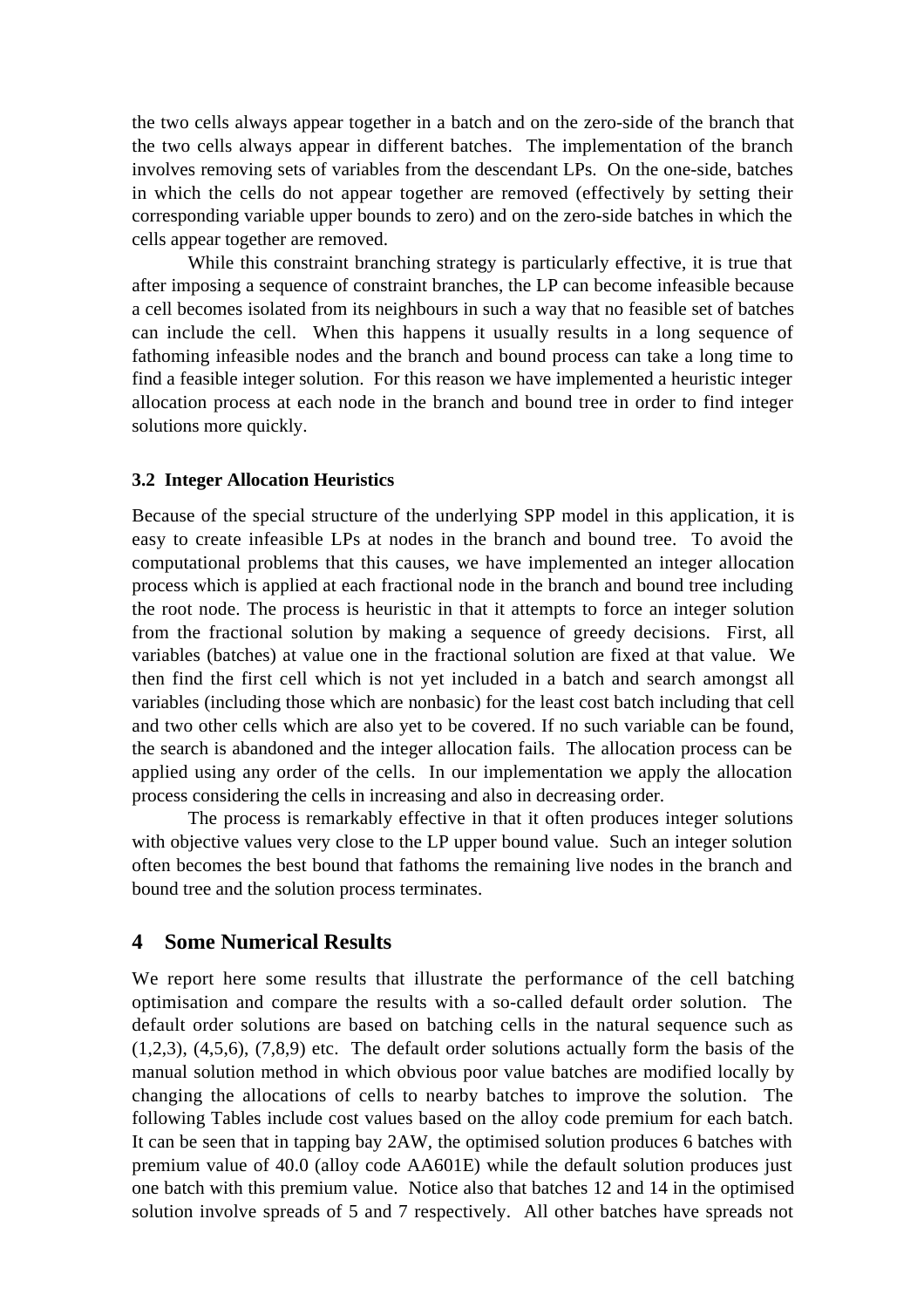exceeding 4. The two off-line cells (366 and 392) appear in batches 6 and 9 respectively as negative cell numbers. The weights, spreads and chemical compositions of these two batches ignore the off-line cells.

| Optimised solution for tapping bay 2AW: [Cells 352 to 402]<br>[Dataset d271197] |                |        |        |     |  |            |                                                                   |                   |                  |        |        |        |
|---------------------------------------------------------------------------------|----------------|--------|--------|-----|--|------------|-------------------------------------------------------------------|-------------------|------------------|--------|--------|--------|
| Cell $15(-366)$ is off-line                                                     |                |        |        |     |  |            |                                                                   |                   |                  |        |        |        |
| Cell $41(-392)$ is off-line                                                     |                |        |        |     |  |            |                                                                   |                   |                  |        |        |        |
| A total of 51 cells found for bay 2AW; 2 cells off-line                         |                |        |        |     |  |            |                                                                   |                   |                  |        |        |        |
| Generating with MINSPREAD 4; MAXSPREAD 10; MAXSPREADRHS 2                       |                |        |        |     |  |            |                                                                   |                   |                  |        |        |        |
| Model size: 52 constraints; 2237 variables                                      |                |        |        |     |  |            |                                                                   |                   |                  |        |        |        |
| Bay                                                                             | $\#$           | Weight | %AL    | %SI |  | $%FE$ % GA | Code                                                              | Spread Prem Cells |                  |        |        |        |
| 2AW                                                                             | 1              | 3840   |        |     |  |            | 99.800 0.044 0.095 0.016 AA1709                                   | 2                 | $\overline{0}$   | 352    | 353    | 354    |
| 2AW                                                                             | $\overline{2}$ | 3840   |        |     |  |            | 99.810 0.040 0.105 0.016 AA1709                                   | $\mathbf{2}$      | $\theta$         | 355    | 356    | 357    |
| 2AW                                                                             | 3              | 3840   | 99.737 |     |  |            | $0.041$ 0.167 0.015 AA1709                                        | $\overline{4}$    | $\mathbf{0}$     | 358    | 360    | 362    |
| 2AW                                                                             | $\overline{4}$ | 3840   | 99.847 |     |  |            | $0.042 \, 0.080 \, 0.014 \, A4601E$                               | $\overline{4}$    | 40               | 359    | 361    | 363    |
| 2AW                                                                             | 5              | 3840   |        |     |  |            | 99.760 0.041 0.132 0.016 AA1709                                   | 3                 | $\mathbf{0}$     | 364    | 365    | 367    |
| 2AW                                                                             | 6              | 2560   | 99.835 |     |  |            | $0.034 \, 0.079 \, 0.015 \, A4601E$                               | $\overline{3}$    | 40               | $-366$ | 399    | 402    |
| 2AW                                                                             | 7              | 3840   | 99.813 |     |  |            | $0.036 \,   0.101 \,   0.016 \,   0.01709$                        | $\overline{2}$    | $\boldsymbol{0}$ | 368    | 369    | 370    |
| 2AW                                                                             | 8              | 3840   | 99.823 |     |  |            | $0.038 0.096 0.015 $ AA1709                                       | $\overline{3}$    | $\mathbf{0}$     | 371    | 372    | 374    |
| 2AW                                                                             | 9              | 2560   | 99.840 |     |  |            | $0.034 \, 0.080 \, 0.015$ AA601E                                  | $\overline{2}$    | 40               | 373    | 375    | $-392$ |
| 2AW                                                                             | 10             | 3840   | 99.820 |     |  |            | $0.038 \, 0.095 \, 0.016$ AA1709                                  | $\mathbf{2}$      | $\boldsymbol{0}$ | 376    | 377    | 378    |
| 2AW                                                                             | 11             | 3840   | 99.833 |     |  |            | $0.035 \, 0.087 \, 0.016$ AA1709                                  | $\overline{2}$    | $\theta$         | 379    | 380    | 381    |
| 2AW                                                                             | 12             | 3840   |        |     |  |            | 99.837 0.037 0.079 0.015 AA601E                                   | 5                 | 40               | 382    | 384    | 387    |
| 2AW                                                                             | 13             | 3840   | 99.817 |     |  |            | $0.037$ 0.093 0.016 AA1709                                        | 3                 | $\mathbf{0}$     | 383    | 385    | 386    |
| 2AW                                                                             | 14             | 3840   | 99.837 |     |  |            | $0.033 \,   0.080 \,   0.016 \,  $ AA601E                         | $\tau$            | 40               | 388    | 389    | 395    |
| 2AW                                                                             | 15             | 3840   | 99.753 |     |  |            | $0.075$ 0.126 0.015 AA1709                                        | $\overline{3}$    | $\mathbf{0}$     | 390    | 391    | 393    |
| 2AW                                                                             | 16             | 3840   |        |     |  |            | 99.843 0.037 0.080 0.015 AA601E                                   | $\overline{3}$    | 40               | 394    | 396    | 397    |
| 2AW                                                                             | 17             | 3840   | 99.827 |     |  |            | $0.036 \, 0.092 \, 0.016$ AA1709                                  | $\overline{3}$    | $\mathbf{0}$     | 398    | 400    | 401    |
| Integer objective: 240                                                          |                |        |        |     |  |            | (Branch and Bound time of 12.82 seconds)                          |                   |                  |        |        |        |
|                                                                                 |                |        |        |     |  |            | Default 2 spread solution for tapping bay 2AW: [Cells 352 to 402] |                   |                  |        |        |        |
| 2AW                                                                             | 1              | 3840   |        |     |  |            | 99.800 0.044 0.095 0.016 AA1709                                   | 2                 | $\vert 0 \vert$  | 352    | 353    | 354    |
| 2AW                                                                             | $\overline{2}$ | 3840   |        |     |  |            | 99.810 0.040 0.105 0.016 AA1709                                   | $\overline{c}$    | $\boldsymbol{0}$ | 355    | 356    | 357    |
| 2AW                                                                             | 3              | 3840   | 99.770 |     |  |            | $0.041$ 0.153 0.013 AA1709                                        | $\overline{c}$    | $\mathbf{0}$     | 358    | 359    | 360    |
| 2AW                                                                             | $\overline{4}$ | 3840   |        |     |  |            | 99.813 0.041 0.094 0.016 AA1709                                   | $\overline{2}$    | $\overline{0}$   | 361    | 362    | 363    |
| 2AW                                                                             | 5              | 2560   |        |     |  |            | 99.760 0.040 0.121 0.016 AA1709                                   | $\mathbf{1}$      | $\mathbf{0}$     | 364    | 365    | $-366$ |
| 2AW                                                                             | 6              | 3840   | 99.793 |     |  |            | $0.038 \, 0.119 \, 0.016$ AA1709                                  | $\overline{2}$    | $\boldsymbol{0}$ | 367    | 368    | 369    |
| 2AW                                                                             | $\overline{7}$ | 3840   | 99.827 |     |  |            | $0.035 \, 0.093 \, 0.015 \, A A1709$                              | $\overline{2}$    | $\boldsymbol{0}$ | 370    | 371    | 372    |
| 2AW                                                                             | 8              | 3840   |        |     |  |            | 99.830 0.038 0.090 0.015 AA1709                                   | $\mathbf{2}$      | $\vert 0 \vert$  | 373    | 374    | 375    |
| 2AW                                                                             | 9              | 3840   |        |     |  |            | 99.820 0.038 0.095 0.016 AA1709                                   | $\overline{2}$    | $\overline{0}$   | 376    | 377    | 378    |
| 2AW                                                                             | 10             | 3840   |        |     |  |            | 99.833 0.035 0.087 0.016 AA1709                                   | $\sqrt{2}$        | $\boldsymbol{0}$ | 379    | 380    | 381    |
| 2AW                                                                             | 11             | 3840   |        |     |  |            | 99.820 0.040 0.090 0.016 AA1709                                   | $\overline{2}$    | $\theta$         | 382    | 383    | 384    |
| 2AW                                                                             | 12             | 3840   |        |     |  |            | 99.833 0.034 0.083 0.016 AA1709                                   | $\overline{2}$    | 0                | 385    | 386    | 387    |
| 2AW                                                                             | 13             | 3840   |        |     |  |            | 99.820 0.035 0.087 0.016 AA1709                                   | $\overline{2}$    | $\vert 0 \vert$  | 388    | 389    | 390    |
| 2AW                                                                             | 14             | 2560   |        |     |  |            | 99.715 0.093 0.144 0.015 AA1709                                   | $\mathbf{2}$      | $\boldsymbol{0}$ | 391    | $-392$ | 393    |
| 2AW                                                                             | 15             | 3840   | 99.847 |     |  |            | $0.037$ 0.077 0.015 AA601E                                        | $\overline{2}$    | 40               | 394    | 395    | 396    |
| $2\overline{AW}$                                                                | 16             | 3840   |        |     |  |            | 99.837 0.035 0.083 0.015 AA1709                                   | $\overline{2}$    | $\boldsymbol{0}$ | 397    | 398    | 399    |
| 2AW                                                                             | 17             | 3840   |        |     |  |            | 99.837 0.035 0.088 0.016 AA1709                                   | $\overline{2}$    | $\theta$         | 400    | 401    | 402    |
| Default 2-spread objective:<br>40                                               |                |        |        |     |  |            |                                                                   |                   |                  |        |        |        |

Table 2: Optimised and Default Solutions for Tapping Bay 2AW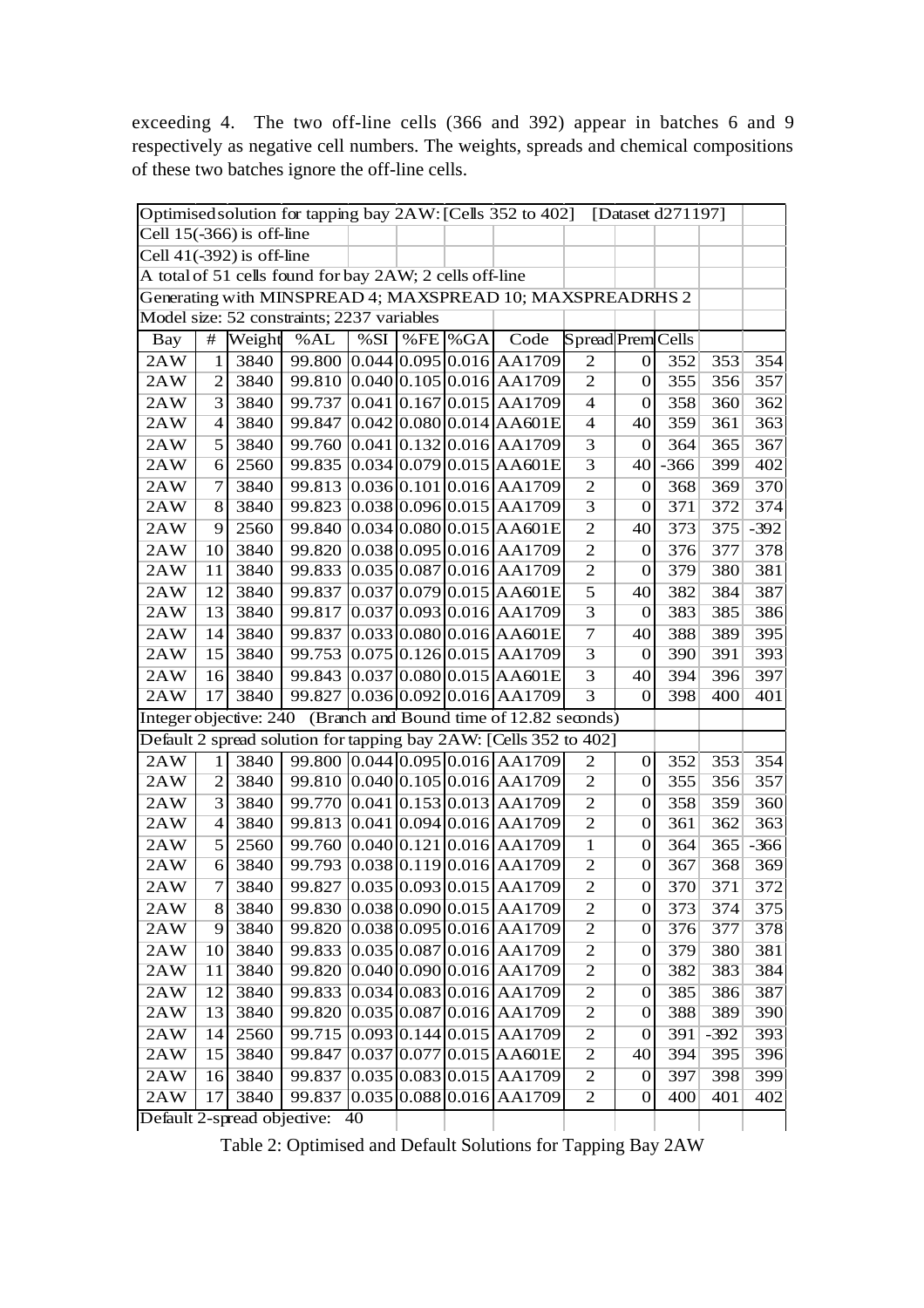In Table 3 we give a comparison of the overall results of the optimised cell batching applied to all tapping bays. The optimised results can be compared with the corresponding overall results of the default solution. The results are reported in terms of the number of batches (i.e. crucibles) produced in each alloy code and the total premiums generated by those batches. The optimised solutions show an improvement of approximately 11% over the default solutions.

|                                                      |         | Optimised solution       |        | Default solution                                                |           |  |  |
|------------------------------------------------------|---------|--------------------------|--------|-----------------------------------------------------------------|-----------|--|--|
| Code                                                 |         |                          |        | $\text{Premium}\#$ crucibles premium $\#$ crucibles $\parallel$ | premium   |  |  |
| AA????                                               | $-50.0$ | 2                        | $-100$ | $\mathfrak{D}$                                                  | $-100$    |  |  |
| AA160                                                | $-25.0$ | 5                        | $-125$ | 7.67                                                            | $-191.67$ |  |  |
| AA1709                                               | 0.0     | 114                      | 0      | 122.33                                                          | $\Omega$  |  |  |
| <b>AA601E</b>                                        | 40.0    | 27                       | 1080   | 18                                                              | 720       |  |  |
| AA185G                                               | 15.0    | $\mathfrak{D}$           | 30     | $\mathfrak{D}$                                                  | 30        |  |  |
| AA190C                                               | 110.0   |                          | 110    | $\mathfrak{D}$                                                  | 220       |  |  |
| <b>AA190K</b>                                        | 100.0   | $\overline{\mathcal{A}}$ | 400    | 4                                                               | 400       |  |  |
| <b>AA191P</b>                                        | 120.0   | 4                        | 480    | $\overline{\mathcal{A}}$                                        | 480       |  |  |
| <b>AA192A</b>                                        | 140.0   | 10                       | 1400   | 14                                                              | 1960      |  |  |
| <b>AA194B</b>                                        | 180.0   | 21                       | 3780   | 16.33                                                           | 2940      |  |  |
| <b>AA194C</b>                                        | 200.0   | 12                       | 2400   | 13.67                                                           | 2733.33   |  |  |
| <b>AA196A</b>                                        | 260.0   | 14                       | 3640   | 10                                                              | 2600      |  |  |
|                                                      |         |                          |        |                                                                 |           |  |  |
| <b>Totals:</b>                                       |         | 216                      | 13095  | 216                                                             | 11791.7   |  |  |
| Percentage increase in total default premiums 11.05% |         |                          |        |                                                                 |           |  |  |

Table 3. Summary by Alloy Codes for all Tapping Bays

# **5 Conclusions**

While the cell batching optimisation described in this paper has produced significant improvements in the value of metal produced from the reduction lines, this problem really forms part of a larger production scheduling problem at the smelter. The full problem involves first a decision about which products from the order book to produce during the day. This production must then be scheduled on the furnaces and casting machines in the Metal Products Division. A furnace production schedule is made up of periods during which the furnace is filled with suitable batches from the reduction lines followed by periods during which the chemical composition of the furnace metal is adjusted and stabilised before the required product is cast. Given a production schedule for each furnace, the allocation of batches from the cell batching optimisation to furnace fills must be decided. This particular problem is not trivial since it implies a time sequencing for the actual production of the batches. There are particularly important constraints on the production of batches that result from the limited capacities of the gantry cranes used during the tapping process. In the cell batching optimisation, these constraints were ignored as was the time sequencing of production of the batches. We are currently investigating this further scheduling problem to determine a feasible production sequence for the optimal batches to match a given furnace schedule.